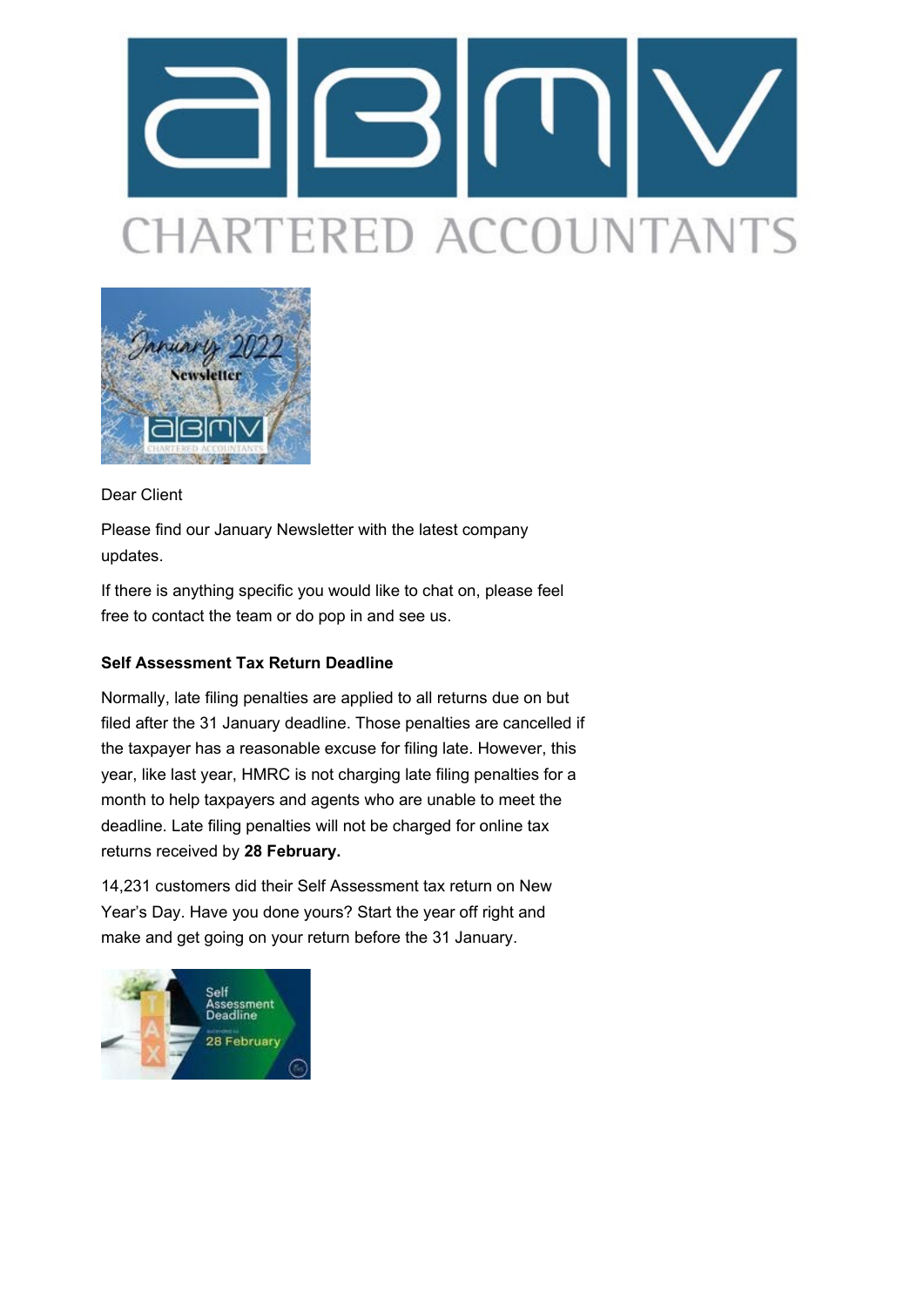

#### **HMRC Tax Scams**

HMRC revealing that almost 800,000 tax scams were reported in the last year. HMRC are urging taxpayers to stay vigilant in regard to scams and bogus tax rebate referrals.

Report all suspicious HMRC related phishing emails, suspicious phone calls and text messages.

## [Click here](http://click.maildeliveri.es/ls/click?upn=CUpFtyXQXbii-2BFRRdEIha-2FukQ1ylgYbzutv-2BspFitU4-3DfKcy_-2FjJDdqu-2FnO7wJiVnT02BngB51URmiNcf9JCtOQ-2Bd0-2FykmlUyRyNRZC9sOMiV6rXG6CbvcRlGRE7FwveZyc6bk8jReYGBkn-2BeMJMx9ceJEUixxsE4yuOv9ha4HJW7X708tUgBzZE2URNmS9jS7cVNtD9WP6BAZnQc0dqrymhB1k2KuVWFcklV8xjTYtQl8Dv1zsqIFZUMGMI5cwkagihjUiMZs0cMYMQVstx1YQSzBYaabqfCZRjUllVWtyRv-2B7lX7n-2FvXKF1nqp9cJ-2FSvQo-2FDSiULi76EJuOuLTT7m1rpDizl-2BSO-2Bsg3NXNiv7TPFJnA)

## **'The Power of Good Advice'**

Last month we mentioned **ABMV's Consultancy Services** which are uniquely tailored to your individual needs, and offered to all our clients in addition to our day-to-day accountancy services. Please do get in touch to discuss any specific areas. Either pop in or make a free one hour confidential appointment.

We want to ensure you get the best tax advice at the right time so you can benefit from the right tax-saving opportunities.

Our bespoke consultancy complements our existing range of traditional accountancy services which include:

- **Domicile, non-residency, and cross border taxation**.
- **Tax and income planning.**
- **Cash flow and business plans**
- **Rental property purchase**
- **Business Planning**
- **Business Valuations**

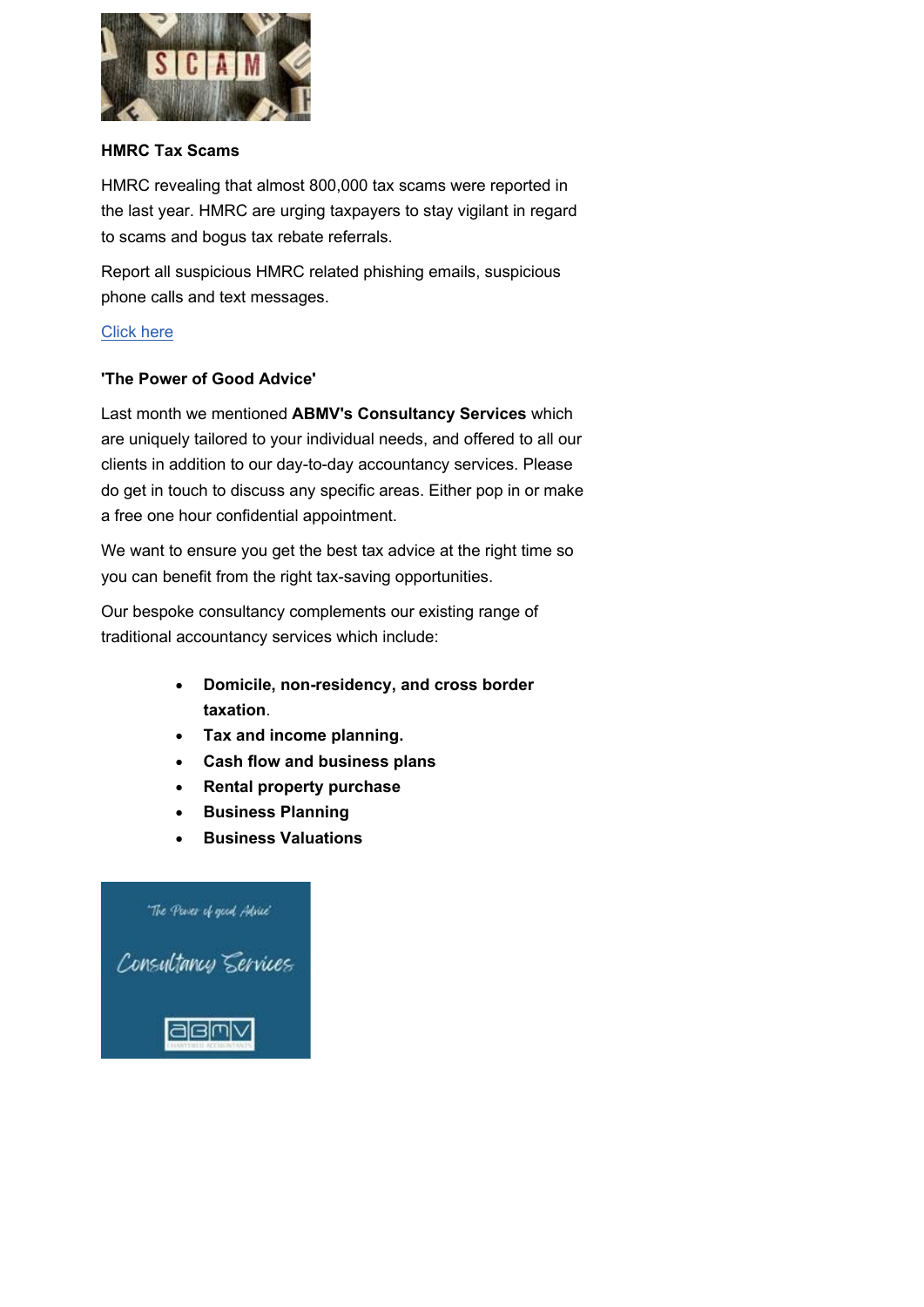

## **Small Businesses - Eyeing a Cautious Recovery**

Accounting software Partners Xero - Small Business Trends Report 2022

After 2 challenging years, small businesses may be eyeing a cautious recovery going into 2022. Read on for the article :

## [Click here](http://click.maildeliveri.es/ls/click?upn=CUpFtyXQXbii-2BFRRdEIhayF4VhqA9EWhgcR5HU32-2Fh8-3DUtma_-2FjJDdqu-2FnO7wJiVnT02BngB51URmiNcf9JCtOQ-2Bd0-2FykmlUyRyNRZC9sOMiV6rXG6CbvcRlGRE7FwveZyc6bk8jReYGBkn-2BeMJMx9ceJEUh-2BcdHxrNnJTJdOlFmLnTwJgomSgN1v3NB5Ek1j3V2Ud0hvnm6-2FkOpdafof05ZRh3KNF0RIU3bW-2FUy6QnRXD8hCV-2BeGLOhFn4pHX1Ycoe4jOzuqKE1AqHzmyiSOy63y70z9Pkc8uUuSHoAlqCrYBsbk7-2Fusw0TaC4PMhqp5M9Y6w1xUXx5-2BO4tBgujTYxEvFwIRIOQycjdXHOxkoQ6pmtEU)

# **Making Tax Digital April 2022**

Make your preparations now. From April 2022, every small business which charges VAT will have to file accounts through the HMRC Making Tax Digital system.

Business owners who charge VAT with a taxable turnover below £85,000 will need to comply with Making Tax Digital.

It's never too soon to put the right practices and infrastructure in place. ABMV have partnered with Xero and our staff are 100% @Xero certified.

Lean on us. ABMV will ensure that this transaction is as smooth and streamline for your company as possible leaving you time to run your business.



## **Is it time for you to sell your business in 2022?**

Is selling your business part of your retirement plan for 2022?

If so, starting to ensure it is actually sellable, is one of the most important factors. Review your business regularly to ensure it is all in a fit state to be sold to an external buyer.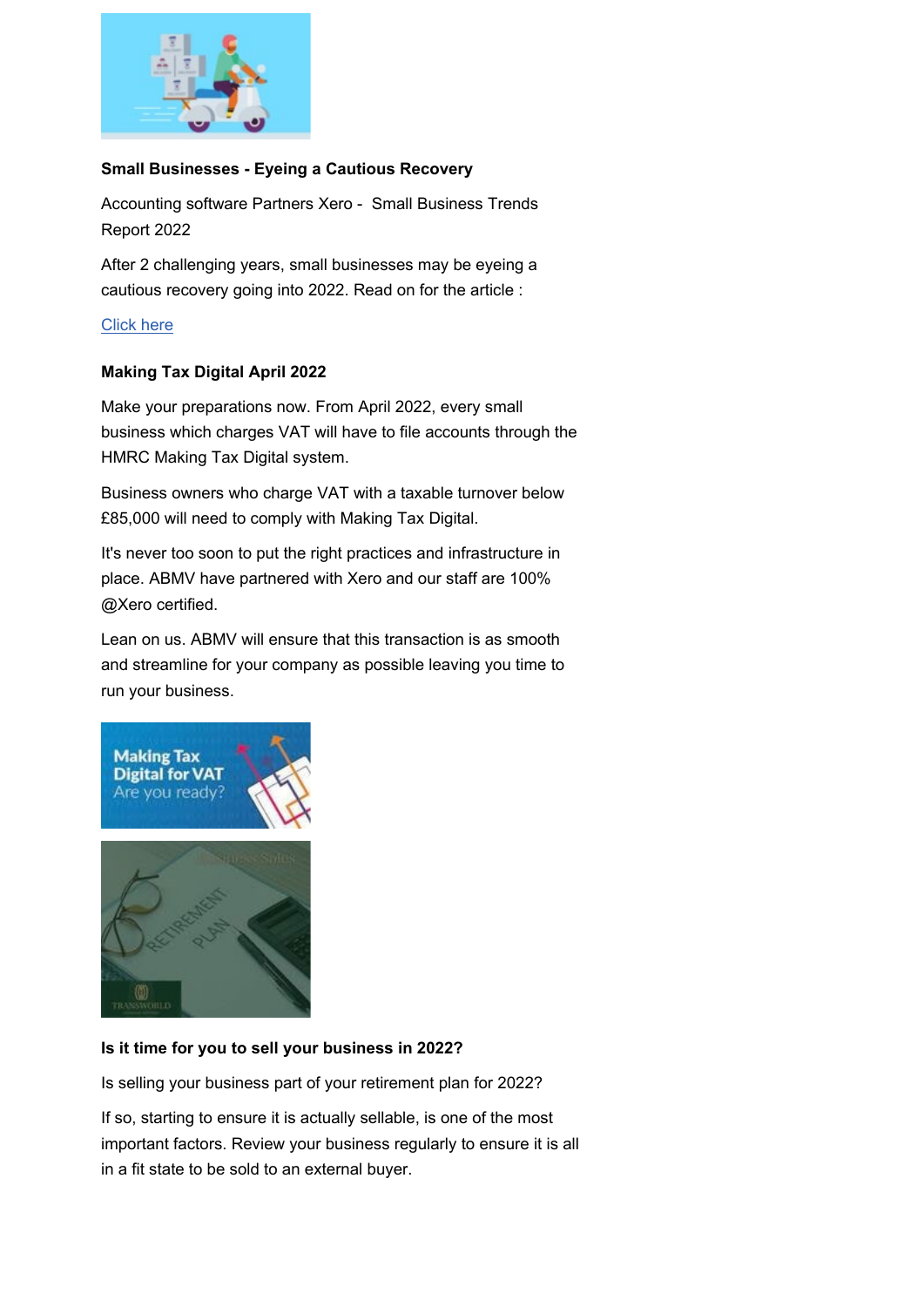It's never too early to start to plan for selling your business. Of course you want to gain as much as possible from a sale and so ensuring everything is in order early on is important to ensure you achieve your financial goals.

Our sister business Transworld Kent offer a no-obligation free valuation, with a no-fee no-sale basis.

If you are considering selling your business please feel free to let us know and we will make an introduction.

# **Statutory Sick Pay Rebate Scheme Reintroduced for Small Businesses**

The Coronavirus SSP Rebate Scheme is being reintroduced in order to support employers with increased levels of sickness absence due to COVID-19.

This means if you're eligible from mid January, you can claim for COVID-related sickness absences occurring from 21 December 2021 onwards.

# **Eligibility**

Employers are eligible if they:

- Are based in the UK.
- Employed fewer than 250 employees as of 30 November 2021.
- Had a PAYE payroll system as of 30 November 2021.
- Have already paid their employees' COVID-related SSP.

## **How long will the scheme last?**

The scheme was reintroduced so that employers can claim for COVID-related sickness absences occurring from 21 December 2021 onwards.

Employers can make a claim through HMRC from mid January onwards, [on GOV.UK.](http://click.maildeliveri.es/ls/click?upn=CUpFtyXQXbii-2BFRRdEIha1-2BmNzbkHjAMvdeff7ZAtY5MzQoOAvowMSy-2F-2BsXgRMMdhVsap-2FQR-2BVZWFTEXjKT-2FkZ4CuMkqJu7cfMM-2BItzco7byYl5KZyHp0fNaiz-2F9fIzQRpsmKf7CJmD4QYWVCJO2IJN86ioXo6Onq6Db5MM61UE-3D89Be_-2FjJDdqu-2FnO7wJiVnT02BngB51URmiNcf9JCtOQ-2Bd0-2FykmlUyRyNRZC9sOMiV6rXG6CbvcRlGRE7FwveZyc6bk8jReYGBkn-2BeMJMx9ceJEUgcImGJd-2Bx0mPXT-2BP-2F14tnYLIlgwaplsz1ph5-2B-2BvO8sVsxuk7wAOJqkjhMJ31H-2Frsfj3APsP2MdHb6Xzfzr8wiwSN4G-2BWbsVaSSngUPwnXHHtdIzxJA-2FOakr0ZflBWHLO4sSlgKeQT2YewlIrLS1SilIkfgY6z3-2BOelhORcOlfNaFL1lcfx5lVdRBpnYvrNHC1CdLGG4ckygeYq0QVMoYMH) Further details will be made available by the Government later in January.

This is a temporary scheme, therefore the Government will keep the duration of the scheme under review.

NOTE: Employers are unable to claim for any COVID-related sickness absence between 1 October 2021 and 20 December 2021.

# **Recording Coronavirus (COVID-19) and SSP**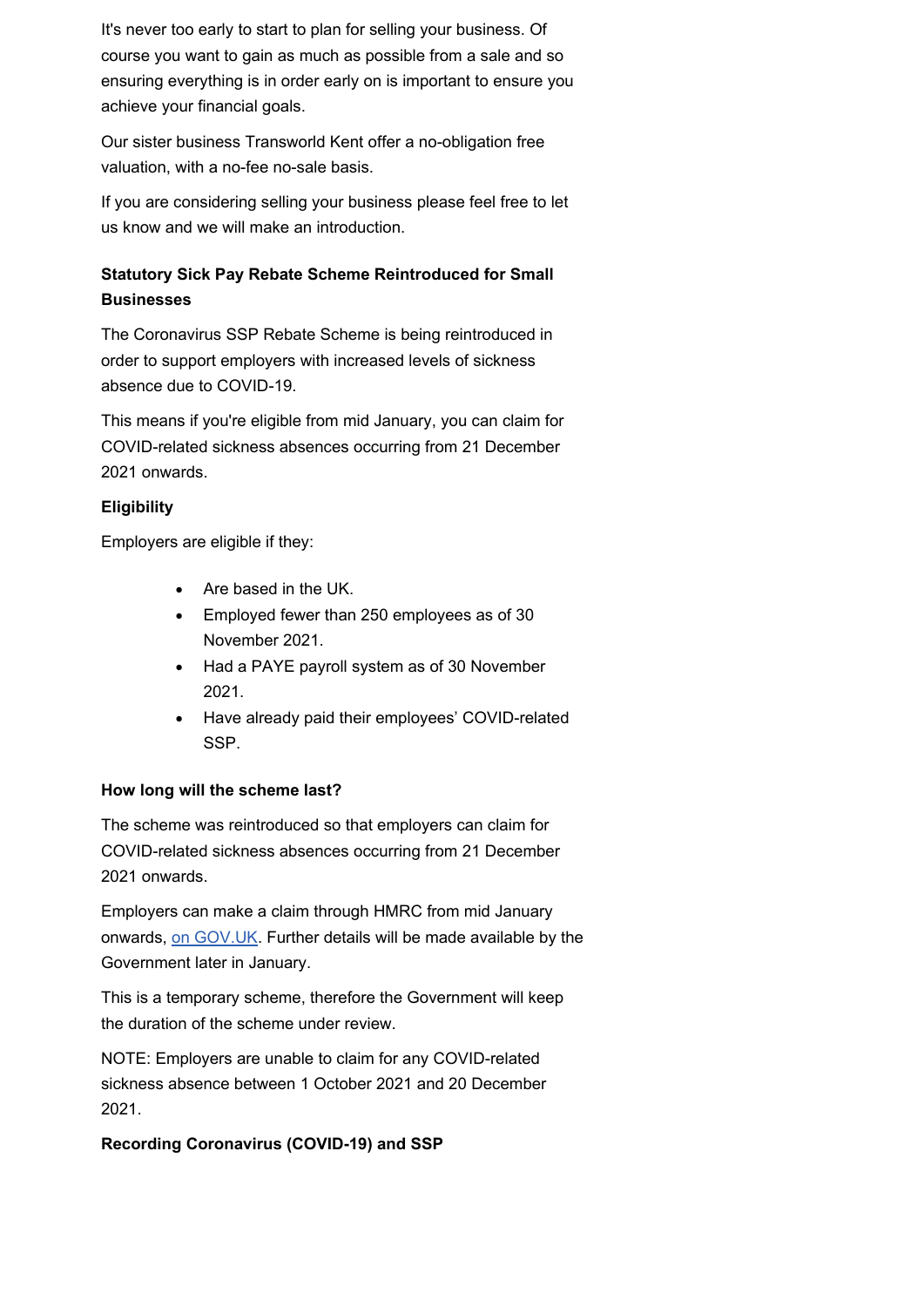When recording sick pay related to Coronavirus (COVID-19), you must pay employees sick pay, from the first day they're off.

If their illness is not Coronavirus (COVID-19) related, you must pay them normal sick pay from the fourth day they're off.





## **ABMV in the Community**

ABMV is very much part the local community of independent businesseses.

Look out for the logo in and around Tonbridge and Tunbridge Wells.

Make that choice and support local where you can.